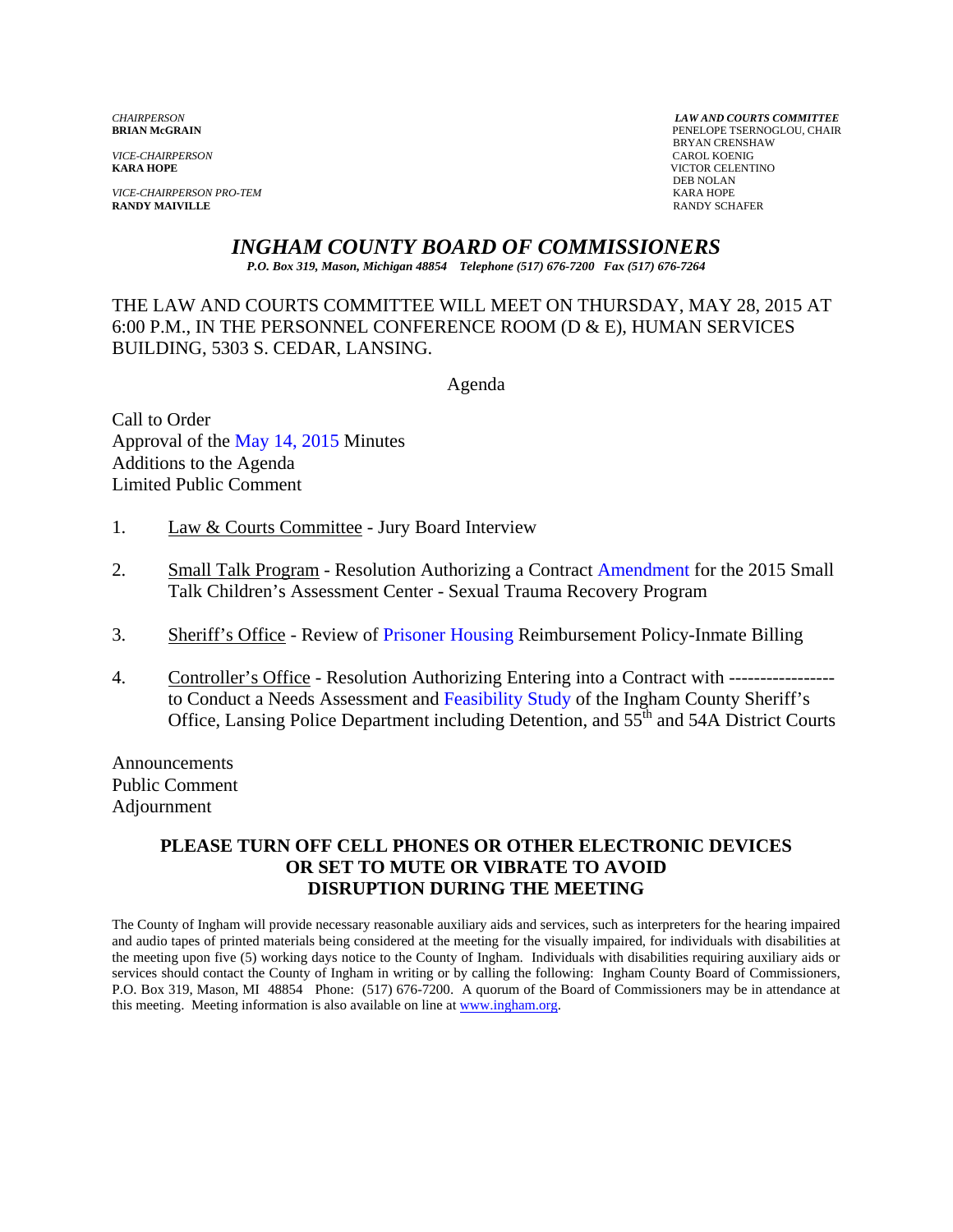### LAW & COURTS COMMITTEE May 14, 2015 **Minutes**

<span id="page-1-0"></span>

| <b>Members Present:</b> | Tsernoglou, Crenshaw, Koenig (arrived at 6:10 p.m.), Celentino, Nolan<br>(arrived at $6:03$ p.m.), and Hope |  |  |  |
|-------------------------|-------------------------------------------------------------------------------------------------------------|--|--|--|
| Members Absent:         | <b>Schafer</b>                                                                                              |  |  |  |
| <b>Others Present:</b>  | Judge Thomas Boyd, John Neilsen, Sergeant Jeff Weiss, Lisa McCormick,<br>Robin Stites, and others           |  |  |  |

The meeting was called to order by Chairperson Tsernoglou at 6:00 p.m. in Personnel Conference Room "D & E" of the Human Services Building, 5303 S. Cedar Street, Lansing, Michigan.

#### Approval of the April 30, 2015 Minutes

MOVED BY COMM. CRENSHAW, SUPPORTED BY COMM. HOPE, TO APPROVE THE MINUTES OF THE APRIL 30, 2015 LAW & COURTS COMMITTEE MEETING.

The minutes were amended as follows:

Commissioner Nolan stated that she did not support fee reduction at all. She further stated that she does not want to reduce shelter staff. She indicated that the Shelter Direction **Director** had discretion to alter fees.

The amendment was considered friendly.

THE MOTION CARRIED UNANIMOUSLY. Absent: Commissioners Koenig, Nolan, and Schafer.

#### Additions to the Agenda

- 1. Additional Application of Katlyn R. Turner for Appointment to the Animal Advisory Board
- 2. Additional Information Memo

## Limited Public Comment

None.

## MOVED BY COMM. CELENTINO, SUPPORTED BY COMM. HOPE, TO APPROVE A CONSENT AGENDA CONSISTING OF THE FOLLOWING ACTION ITEMS: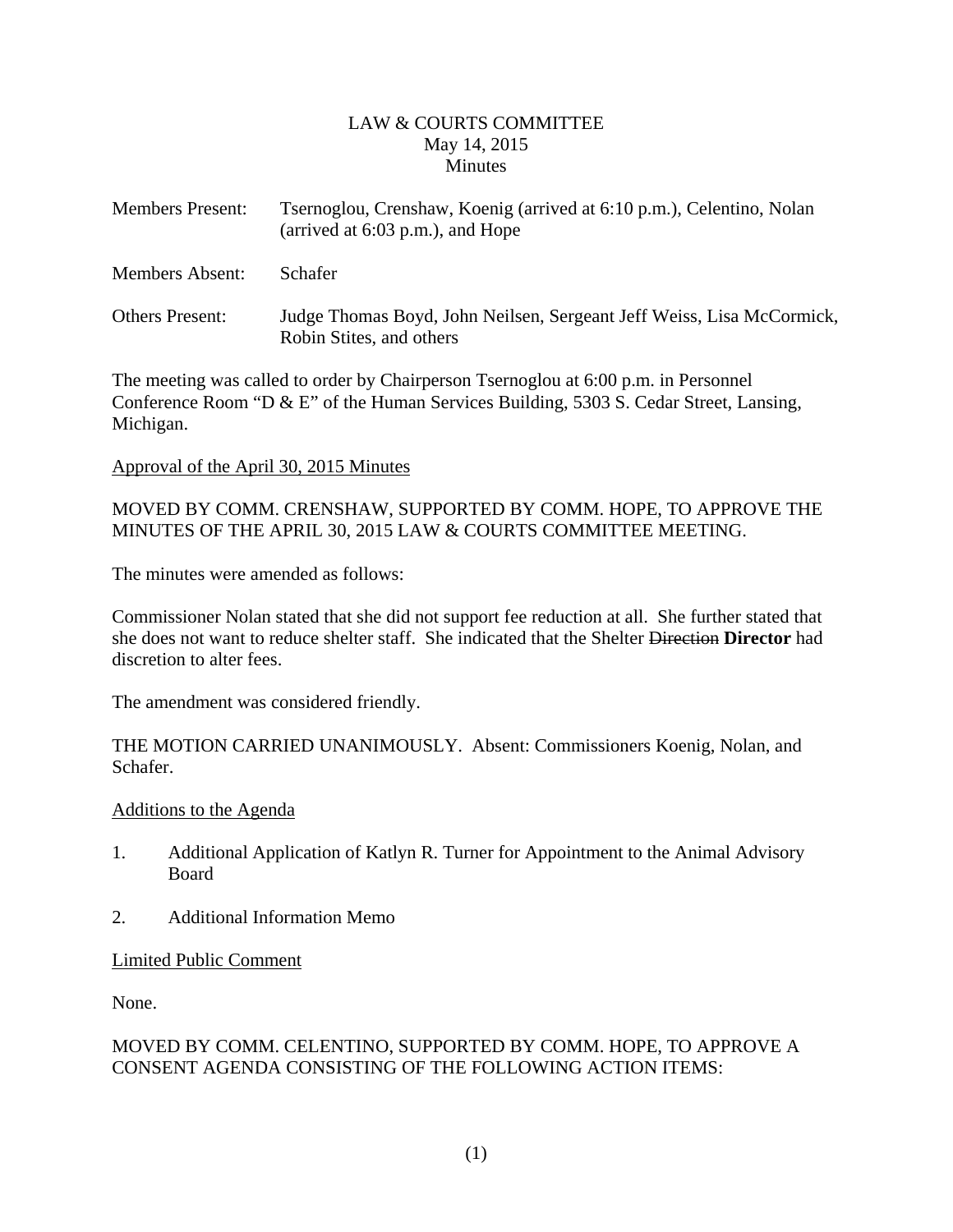- 3. Circuit Court / Family Division Resolution to Authorize Ingham County Circuit Court to Accept Donations for the Ingham County Youth Center Programs
- 5. Sheriff's Office
	- b. Resolution to Purchase 21 Body Cameras from L3 Mobile Vision, Inc. Using Homeland Security Grant Program Funds
	- c. Resolution to Name Sheriff's Office Training Room A the Sgt. Paul Cole Training Room
- 6. Controller's Office Resolution Updating Various Fees for County Services

THE MOTION CARRIED UNANIMOUSLY. Absent: Commissioners Koenig and Schafer.

THE MOTION TO APPROVE THE ITEMS ON THE CONSENT AGENDA CARRIED UNANIMOUSLY. Absent: Commissioners Koenig and Schafer.

1. Law & Courts Committee - Animal Control Advisory Board Interview

The Committee interviewed Sean Haskin for the Animal Control Advisory Board.

MOVED BY COMM. CELENTINO, SUPPORTED BY COMM. CRENSHAW, TO RECOMMEND TO THE BOARD OF COMMISSIONERS THE APPOINTMENT OF SEAN HASKIN AND KATLYN R. TURNER TO THE ANIMAL CONTROL ADVISORY BOARD.

THE MOTION CARRIED UNANIMOUSLY. Absent: Commissioners Koenig and Schafer.

- 5. Sheriff's Office
	- a. Resolution to Enter into a Contract with Mid Michigan Kennels to Accept a Donation of a New K-9 Dog and Training for the New K-9 Handler

MOVED BY COMM. CELENTINO, SUPPORTED BY COMM. CRENSHAW, TO APPROVE THE RESOLUTION TO ENTER INTO A CONTRACT WITH MID MICHIGAN KENNELS TO ACCEPT A DONATION OF A NEW K-9 DOG AND TRAINING FOR THE NEW K-9 HANDLER.

Commissioner Tsernoglou asked Sergeant Jeff Weiss, Ingham County Emergency Management Program Manager, about the Ingham County K9 that was recently killed after escaping a stormdamaged kennel. She inquired if the K9s could be housed indoors to prevent future accidents.

Mr. Weiss indicated this was a good idea and would pass along the request to his superiors.

Commissioner Hope stated that maybe the dogs could be kept in a more secure structure because they are such an asset to the County.

Commissioner Tsernoglou asked if it was standard procedure that the dogs are kept inside the handler's home.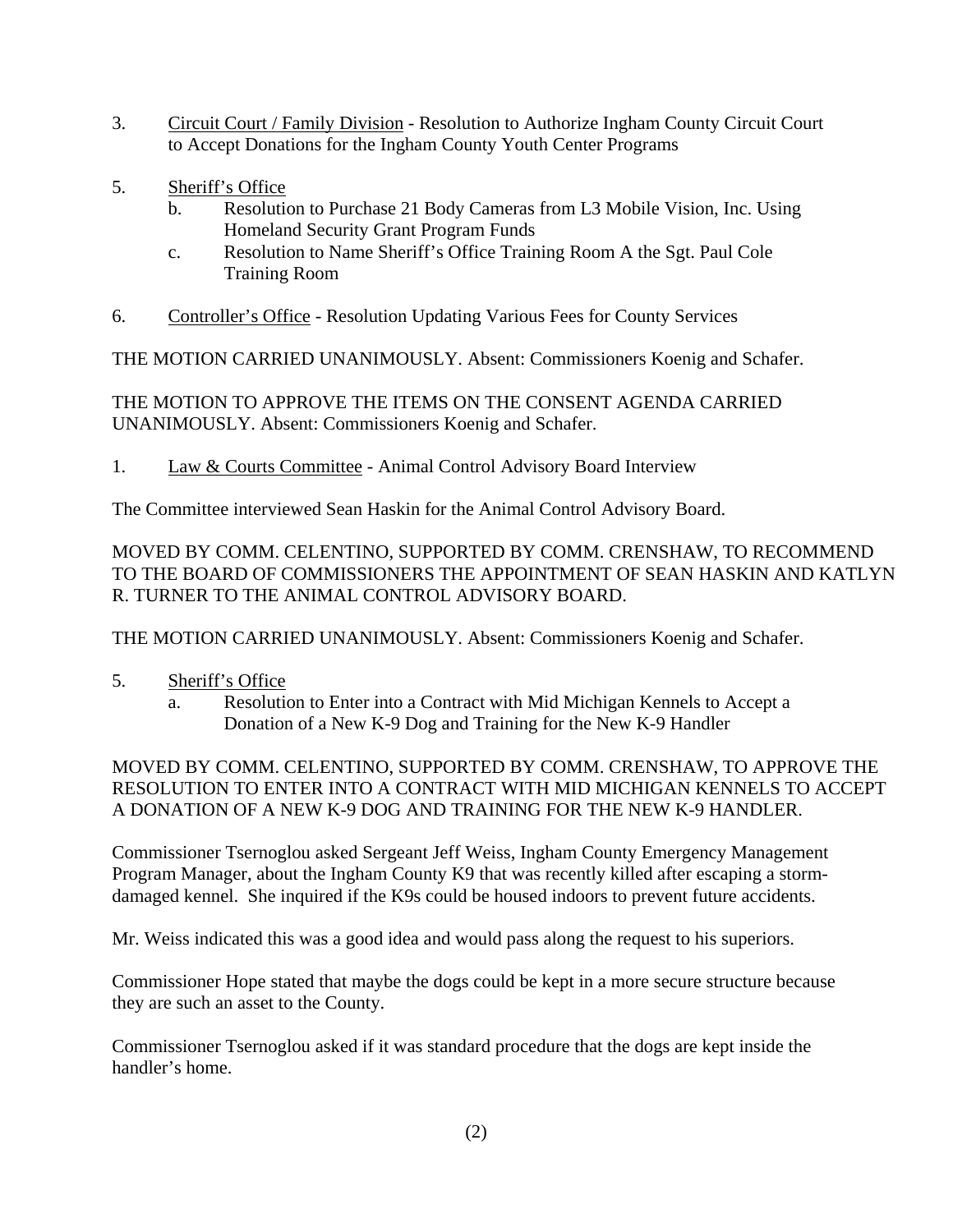Mr. Weiss stated that it depends on the individual dog and the respective officer's experience with that dog. He further stated that it is common practice to have the dogs live outside.

Commissioner Crenshaw asked about the duration of the training program.

Mr. Weiss stated that the program was three months long and the officer and K9 are currently about halfway thru the program.

THE MOTION CARRIED UNANIMOUSLY. Absent: Commissioner Schafer.

2. Update from Lisa McCormick on the Juvenile Justice Millage (JJM) 2015 Agreement for the Small Talk Program

Lisa McCormick, Treasurer Small Talk Children's Assessment Center, reviewed the additional information memo regarding the Small Talk Program Juvenile Justice Funds.

Commissioner Koenig asked what the prospects of getting this program where it needs to be.

Ms. McCormick stated that Small Talk Board of Directors approached Shiawassee County Child Abuse Prevention Council to share a full time therapist. She further stated that even with the partnership of Shiawassee County, applicants in the salary range offered did not meet the qualifications necessary for this position.

Ms. McCormick indicated that the Small Talk Board of Directors should have found the right individual for the job prior to requesting any money as the position is very difficult to fill.

Commissioner Koenig inquired about the demographic of the clients and why there were only twenty-seven.

Ms. McCormick stated that some families choose not to move forward with therapy or use alternative therapists other than those provided by Small Talk.

Commissioner Koenig asked if there was a wait list for the program.

Ms. McCormick indicated that there were four individuals on the waitlist. She stated that they often refer clients elsewhere.

Commissioner Koenig asked if Ms. McCormick had reached out to Community Mental Health as a partner.

Ms. McCormick answered she had not.

Commissioner Nolan stated that programs are being created with the Ingham County Health Millage that could also be useful.

Ms. McCormick stated that she appreciated the suggestions and would look into them further.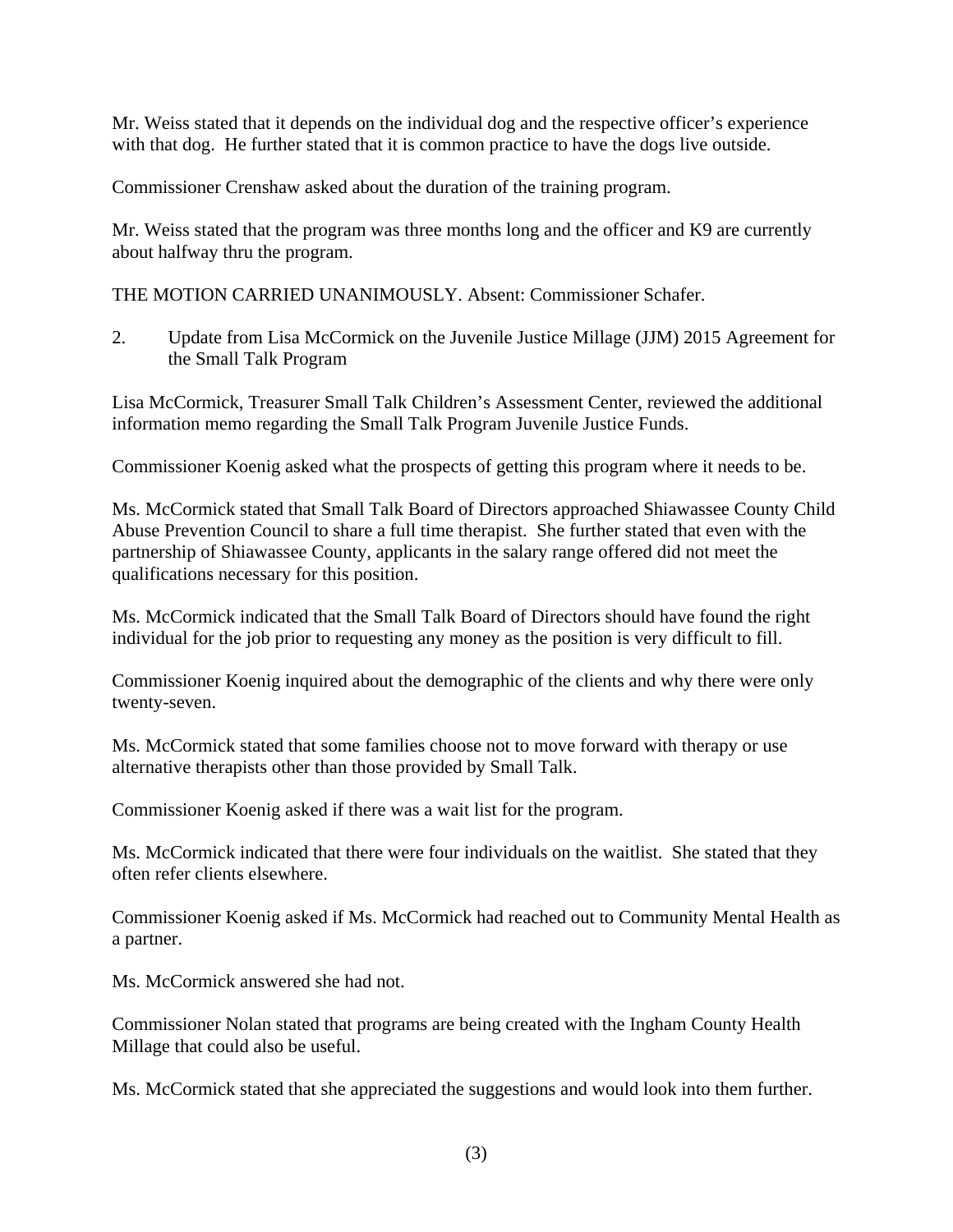Discussion.

Commissioner Tsernoglou directed Ms. McCormick to work with John Neilsen, Ingham County Deputy Controller, on a resolution to return any unused funds.

4. District Court - Presentation on Probation Officer/Assessor Position

Thomas Boyd, Chief Judge of the 55<sup>th</sup> Judicial District Court, provided the Committee with an update on staffing issues, in the Probation Officer/Assessor Position, that may have an impact on the District Court's budget.

Judge Boyd indicated the loss of two employees certified to provide fee-generating substance abuse assessments may have a negative fiscal impact for this year. He stated they had recently hired replacements but it may be several months before the program is running and generating income again.

Commissioner Celentino asked if once the substance abuse assessment program is fully operating if the lost income will be recovered.

Judge Boyd indicated that he may need to come before the Committee in the future for assistance with any deficit.

Commissioner Celentino asked Mr. Neilsen to please monitor the District Court budget to ensure their needs are met.

Announcements

None.

Public Comment

None.

Adjournment

The meeting was adjourned at 6:33 p.m.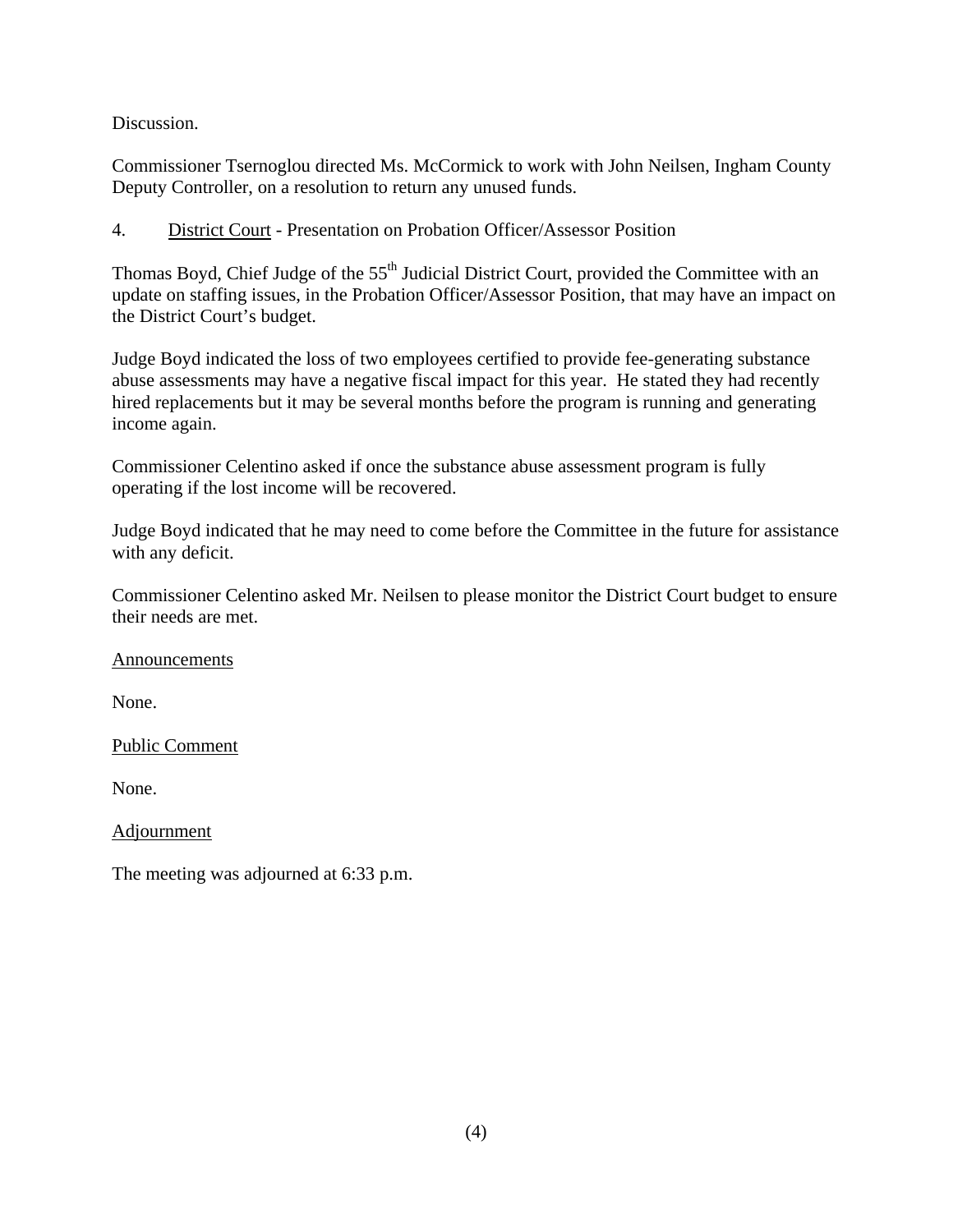# **MAY 28, 2015 LAW & COURTS AGENDA STAFF REVIEW SUMMARY**

# **RESOLUTION ACTION ITEMS: The Chief Deputy Controller is recommending approval of the following resolutions and actions:**

 *1. Law & Courts Committee – Jury Board Interview* 

This is a Board of Commissioners appointment.

*2. Small Talk Program - Resolution Authorizing a Contract Amendment for the 2015 Small Talk Children's Assessment Center – Sexual Trauma Recovery Program* 

This resolution authorizes a contract amendment for the Small Talk Children's Assessment Center – Sexual Trauma Recovery program reducing the award from \$18,000 to \$9,000 and revising the Scope of Services for the period of January 1, 2015 through December 31, 2015. This was the first year of funding for the Small Talk program and they were unable to hire the staff person to complete the original Scope of Services. (see attached memo for details)

*3. Sheriff's Office – Review of Prisoner Housing Reimbursement Policy - Inmate Billing Program* 

This is a discussion item on Ingham County's Inmate Billing program. The Sheriff's Office will be in attendance to provide an overview on how the Inmate Billing program works. Historically, the Board of Commissioners has not aggressively pursued collections efforts from sentenced inmates that owe the County money from their stay in the Jail and medical costs. (see attached memo)

*4. Controller's Office - Resolution Authorizing Entering into a Contract with ------------------------ to Conduct a Needs Assessment and Feasibility Study of the Ingham County Sheriff's Office, Lansing Police Department including Detention, and 55th and 54A District Courts* 

This resolution authorizes awarding a contract to a vendor for a not to exceed cost of \$ -------------- to conduct a needs assessment and feasibility study of the Ingham County Sheriff's Office, Lansing Police Department including detention, and 55<sup>th</sup> and 54A District Courts. The City of Lansing will subcontract with Ingham County to fund their portion of the project. The joint Ingham County and City of Lansing Interview Team will finish conducting the four interviews on May 21 and it is anticipated they will be making a recommendation by the May 28 Law & Courts meeting. At the time of this writing, a final decision has not been reached, therefore a revised resolution will be presented at the respective committees.

I recommend approval of this resolution once the consultant and amounts are presented in final form.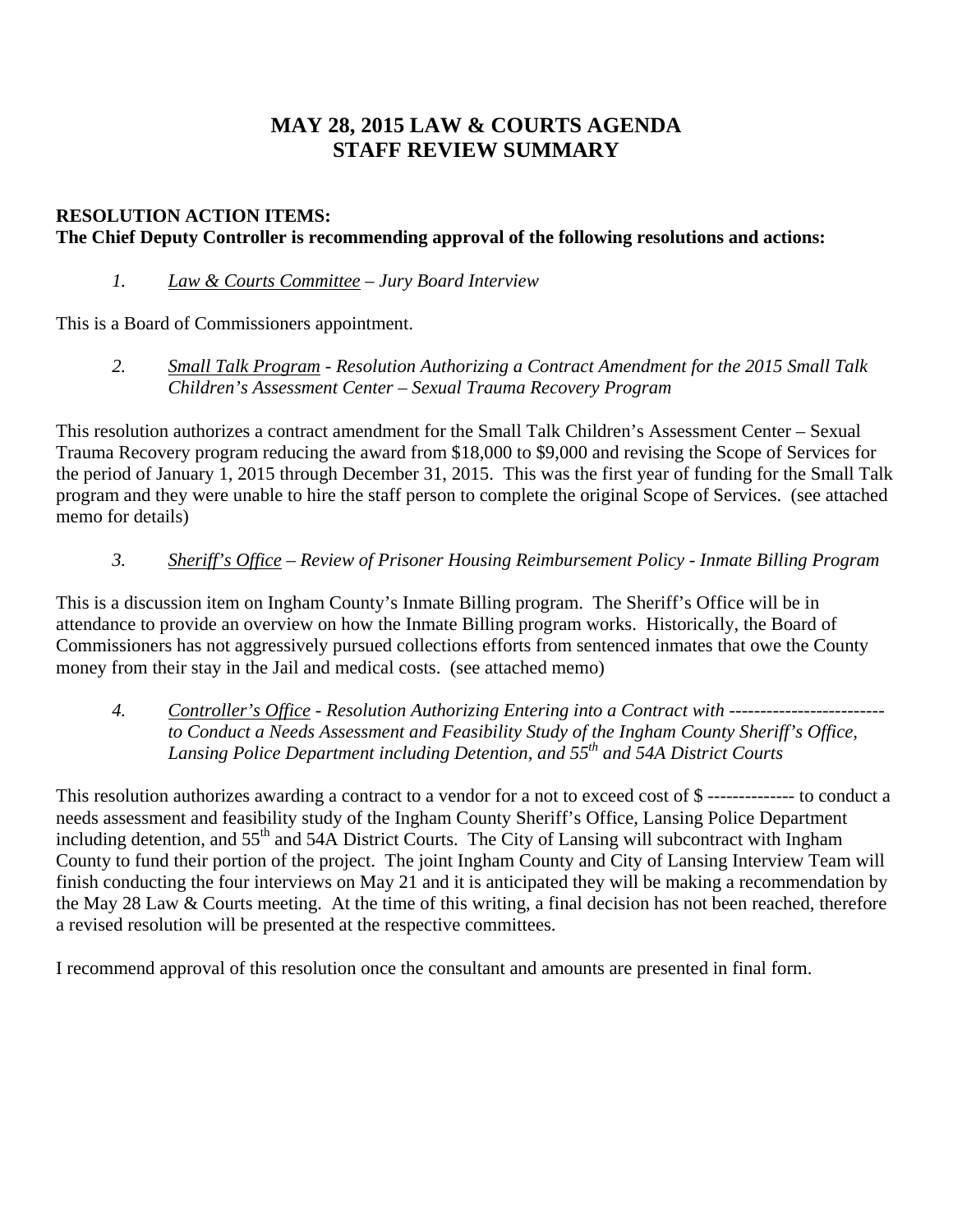<span id="page-6-0"></span>

| TO:   | Law and Courts and Finance Committee                              |
|-------|-------------------------------------------------------------------|
| FROM: | Lisa McCormick, Treasurer Small Talk Children's Assessment Center |
| RE:   | Revised Scope of Services                                         |
| DATE: | May 18, 2015                                                      |

For the 2015 Juvenile Justice Mileage award, the Law & Courts committee graciously recommended \$18,000 be allocated to Small Talk Children's Assessment Center for a Sexual Trauma Recovery Program Therapist. This program works with youth between the age of 6 and 17 who are displaying sexual behavior/deviant problems.

The initial request was for \$42,907.00 which was the cost associated with hiring a full time employee. After the \$18,000 request was granted, the Small Talk Board of Directors entered into negotiations with Shiawassee Child Abuse Prevention Council, a similar assessment center in Shiawaseee County, to provide a match in order for a full time employee to be hired. Their board approved a match of \$18,000.00. We also looked for other grantors but were unsuccessful. Although under the full time salary request, both boards hoped to be able to find an individual who had the necessary skills for this challenging work.

We posted the position in the beginning of the year. We jointly hired an individual who after training decided the position was not for her because she did not feel comfortable counseling this group of children. After she resigned, we posted the position again and interviewed but did not find the right candidate for the position.

Small Talk has received \$9,000.00 from Ingham County to date from the Juvenile Justice Funds. At this point in the year, Small Talk Board of Directors does not feel we would be able to hire, train and use the grant funds within the calendar year. Our hope is that you allow us to reallocate the funds to our other crisis counseling that we currently employ. Our current crisis counselor has a caseload of children in therapy healing from sexual and/or physical abuse. We currently receive grant funds from the Department of Community Health, Crime Victim Services Commission (VOCA) which only covers a portion of his salary.

This amendment has been reviewed by Dave Stoker, Corporation Counsel. Attached is his email stating that the Amendment is within the ballot criteria.

I am emailing to confirm our phone conversation on this proposed use of Juvenile Justice Millage funds. The use of these millage funds must be consistent with the purpose outlined in the ballot language that authorized the millage. The specific purpose within the Ingham County juvenile justice millage approved language, as set forth in the ballot, was "*for the purpose of funding an increase in Ingham County's capacity to detain and house juveniles who are delinquent or disturbed, and to operate new and existing programs for the treatment of such juveniles*, ..." The information you provide indicates that here the proposed use would be to fund a program for the treatment of disturbed juveniles, and would therefore fit within the ballot language criteria.

David G. Stoker Cohl, Stoker & Toskey, P.C. (517) 372-9000 dstoker@cstmlaw.com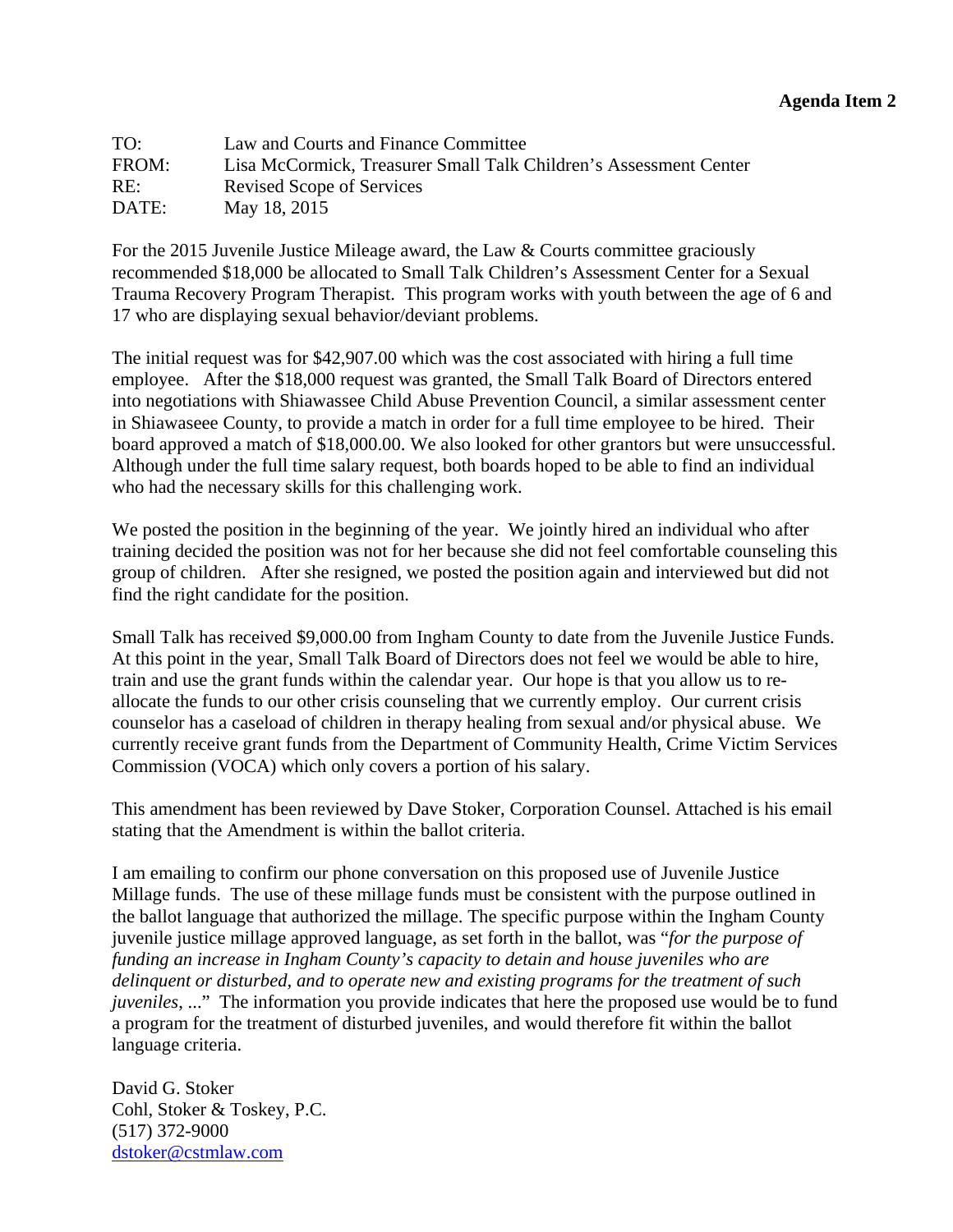# **Amendment to Request**

Total Salary: \$ 42,785.60 VOCA Salary: \$ 28,901.60 Ingham County Bar Association Grant: \$ 2,000.00 Requested JJM Grant Award: \$ 9,000.00 \* only used for Ingham County Residents Small Talk Contribution: \$2875.00

#### **Current Caseload for Crisis Counselor**

Current Ingham County Clients: 27 Current Non-Ingham County Clients: 2 Currently Waitlisted: 6 Demographics: Females: 23 Males: 6 Average Age: 11.5 Average Male Age: 8 Average Female Age: 12 Youngest Client: 3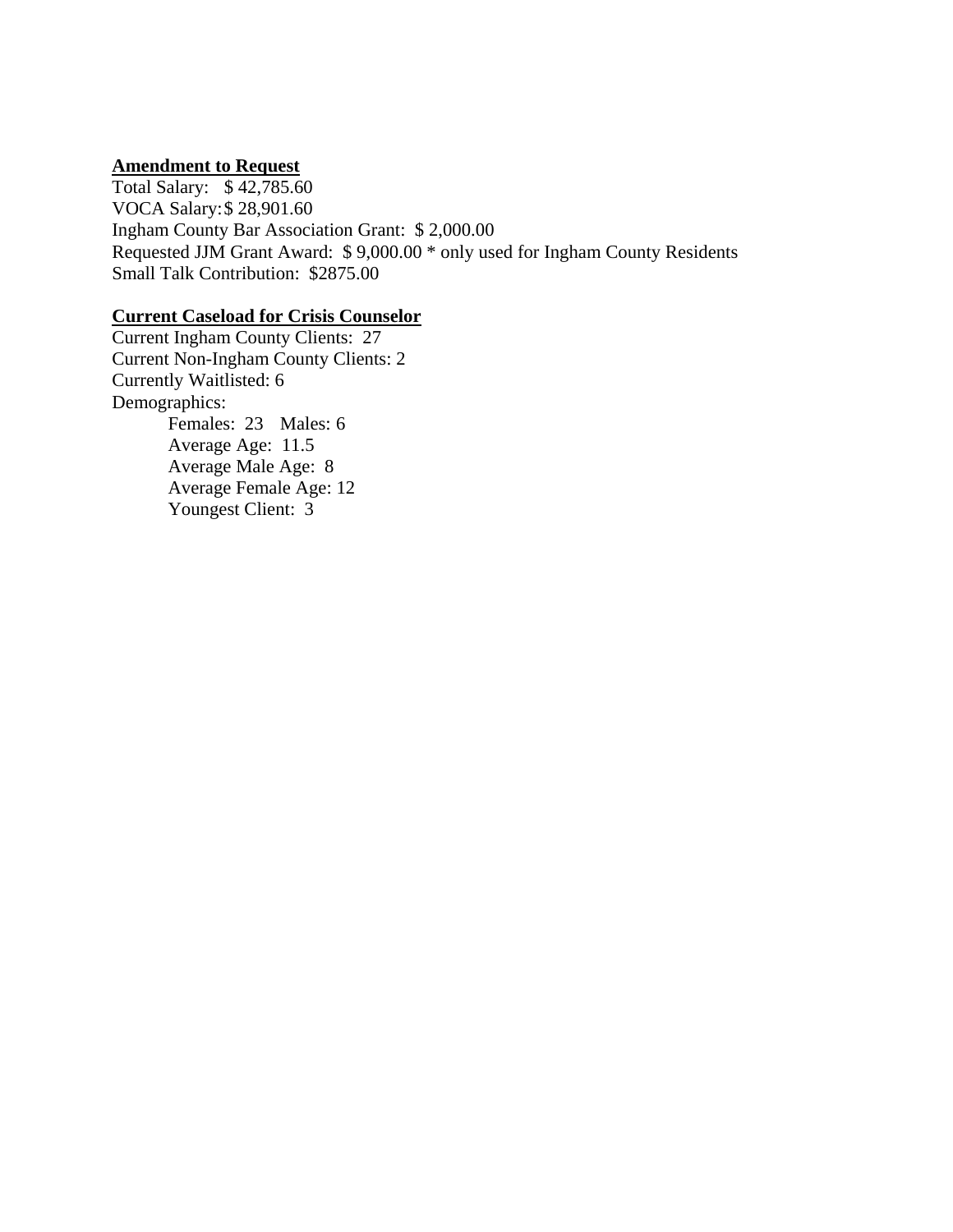# **Small Talk Children's Assessment Center Crisis Counselor Job Description**

# **Job Title: Crisis Counselor Reports to: Executive Director**

**Job Classification and Status:** The Crisis Counselor is a hourly partially grant funded position and is an atwill employee of Small Talk. The position requires 40 hours per week of crime victim support services with some flexibility in scheduling. The position and pay rate is contingent upon funding.

# **Essential Duties and Responsibilities:**

Under the directions of the Executive Director, the Crisis Counselor will be responsible for including but not limited to the following duties:

- Provide in person crisis intervention of children and non-offending caregivers at first contact with Small Talk Children's Assessment Center
- Complete the intake process with each family including greeting families when they arrive at the center, assist with completion of intake paperwork, provide resource packet which will include information regarding services at Small Talk Children's Assessment Center
- Evaluate the child's/family needs and provide appropriate support and information
- Offer up to 12 counseling sessions for each client and non-offending caregiver seen at the center and provide counseling services when requested
- Organize support group opportunities and provide support groups to both children and their nonoffending caregivers
- Make recommendations and referrals for ongoing mental health therapy and sexual assault counseling
- Act as a liaison with the Prosecutor's Office to provide advocacy and support with court proceedings
- Maintain timely, accurate documentations and statistical information pertaining to client files.
- Provide accurate statistical reports as needed
- Recruit and supervise VOCA interns
- Comply with all VOCA guidelines
- Update NCAtrak database with counseling and victim advocacy information
- Attend monthly case review meetings
- Participate in supervision as designated by Executive Director
- Participate in professional development as approved by the Executive Director
- Other duties as assigned

**Skills, knowledge and abilities requirements**: The Crisis Counselor must have knowledge of child development and child sexual abuse dynamics and at least two years of experience supporting victims of sexual abuse and their families. The Crisis Counselor must be able to work cooperatively with clients, team members and other community partners. Have excellent rapport building skills and able to demonstrate sound clinical judgment.

**Educational Requirements**: Master's degree in Social Work, Counseling, or related field and must maintain all licenses and credentials.

**Physical Environment:** The physical environment is in an office building. The position requires the ability to sit at a desk, work on a computer and do some light lifting.

Small Talk Children's Assessment Center will employ the Crisis Counselor in accordance with all state and federal laws, including but not limited to, Equal Employment Opportunity and the American with Disabilities Act.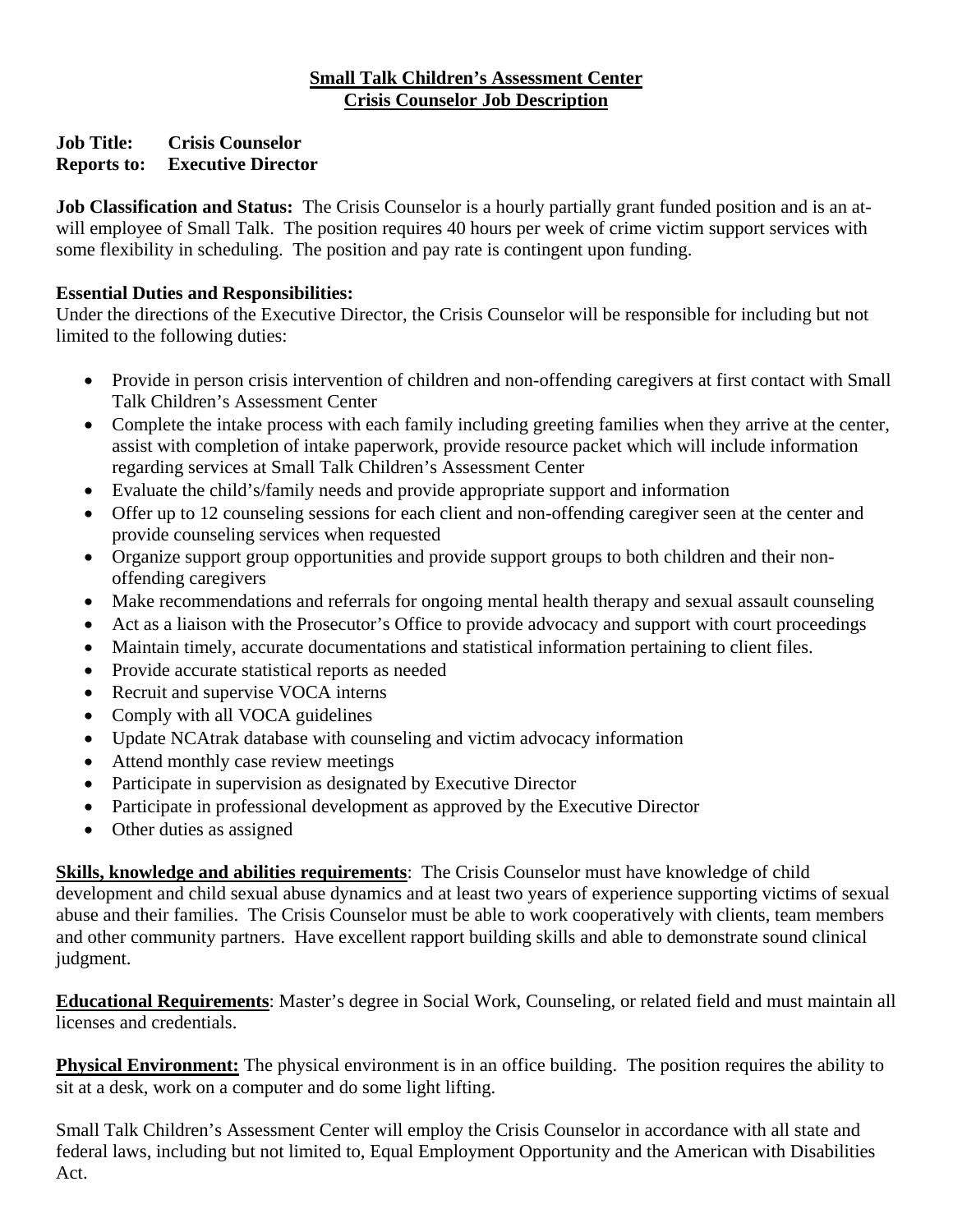Introduced by the Law & Courts and Finance Committees of the:

# INGHAM COUNTY BOARD OF COMMISSIONERS

## **RESOLUTION AUTHORIZING A CONTRACT AMENDMENT FOR THE 2015 SMALL TALK CHILDREN'S ASSESSMENT CENTER – SEXUAL TRAUMA RECOVERY PROGRAM**

WHEREAS, a Juvenile Millage was approved by the voters of Ingham County in November of 2002, then renewed in 2006 and 2012 for the purpose of funding an increase to Ingham County's capacity to detain and house juveniles who are delinquent or disturbed, and to operate new and existing programs for the treatment of such juveniles; and

WHEREAS, the Ingham County Board of Commissioners established a Juvenile Justice Community Agency Process, through Resolution #14-323 reserving a pool of Juvenile Justice Millage funds, to seek and fund proposals from qualified vendors to increase the capacity of the county juvenile justice system for the treatment of delinquent and disturbed youth which the County believes to be consistent with the provisions of the millage proposal approved by the voters; and

WHEREAS, the County awarded a 2015 Juvenile Justice Community Agency contract to Small Talk Children's Assessment Center – Sexual Trauma Recovery in the amount of \$ 18,000; and

WHEREAS, the program has not been able to fill and retain the Sexual Trauma Recovery Therapist Position necessary to get the program fully operational; and

WHEREAS, Small Talk Children's Assessment Center – Sexual Trauma Recovery program would like to amend their contract and Scope of Services for another Juvenile Justice Millage eligible program.

THEREFORE BE IT RESOLVED, that the Ingham County Board of Commissioners hereby authorizes a contract amendment for the Small Talk Children's Assessment Center – Sexual Trauma Recovery program reducing the award from \$18,000 to \$9,000 for the period of January 1, 2015 through December 31, 2015.

BE IT FURTHER RESOLVED, that the Controller/Administrator is authorized to make any necessary budget adjustments consistent with this resolution.

BE IT FURTHER RESOLVED, that the Board Chairperson is authorized to sign the necessary contracts and/or documents consistent with this resolution and approved as to form by the County Attorney.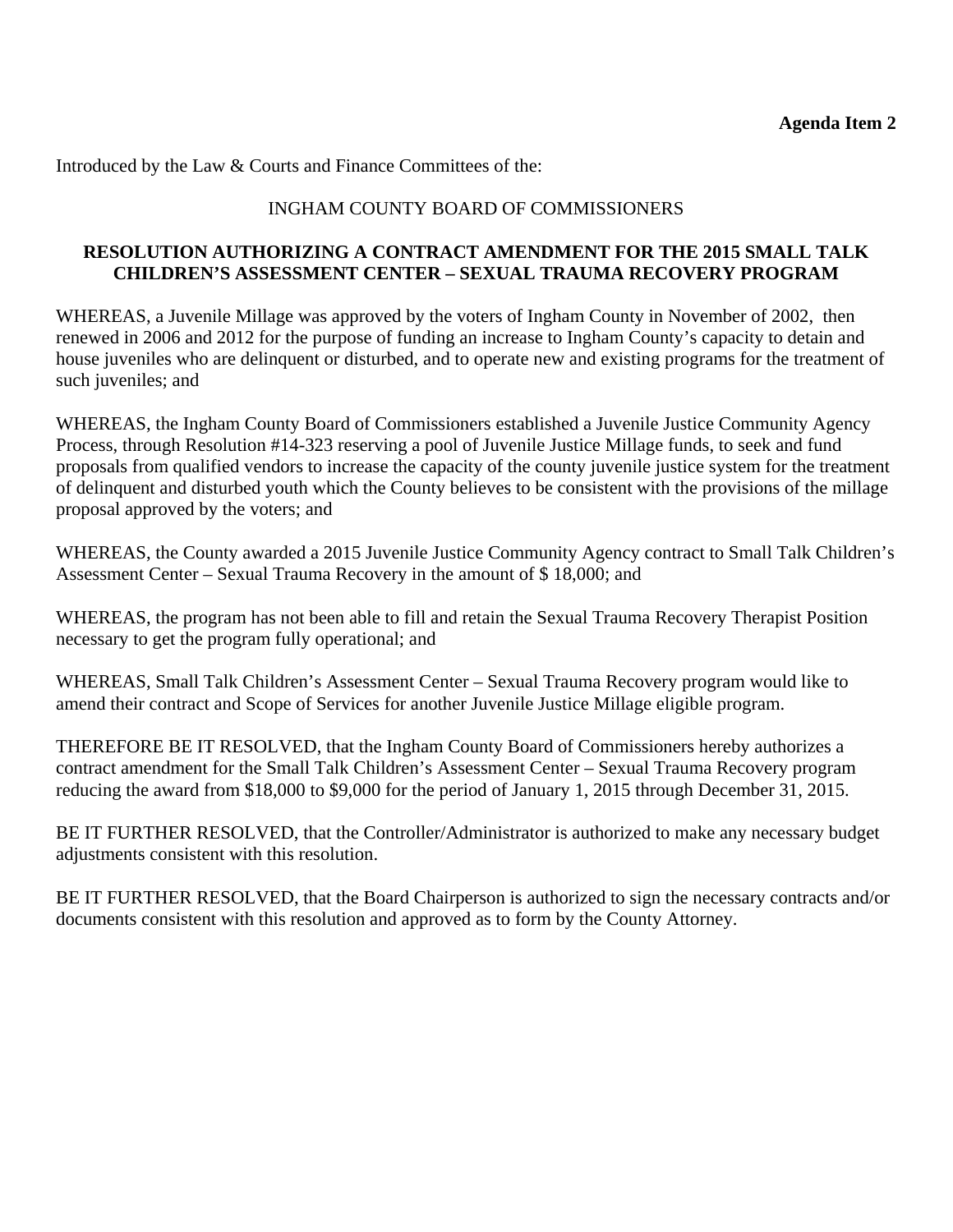#### **Agenda Item 3**

<span id="page-10-0"></span>

| To:   | Law & Courts Committee                                         |
|-------|----------------------------------------------------------------|
| From: | John Neilsen, Chief Deputy Controller                          |
| Date: | May 20, 2015                                                   |
| Re:   | Prisoner Housing Reimbursement Policy - Inmate Billing Program |

#### Commissioners:

At the Law & Courts Committee meeting on April 30, 2015 the Committee had a brief discussion on Clinton County's Sheriff's Office Annual Report and specifically revenue they obtain through the Prisoner Housing Reimbursement Policy commonly referred to as the Inmate Billing Program.

In summary, using data from Clinton County, the 2014 Annual Report outlines Jail Revenue from all sources. For 2014 the revenue for local inmate related revenue is \$59,649 based on a local average daily population of 71 Clinton County inmates. (see details below)

| <b>Inmate Room and Board Direct</b> | \$0      |
|-------------------------------------|----------|
| Inmate Room and Board Credit Bureau | \$41,274 |
| Jail Medical Direct                 | \$16,933 |
| Jail Medical Credit Bureau          | \$1,442  |
|                                     | \$59,649 |

The Sheriff's Office will be in attendance with an overview for you showing how our Inmate Billing program works. I have attached for your review excerpts from the July 14, 2011 Law Enforcement Committee meeting minutes which captures the essence of the debate that has ensued over the years by the Board of Commissioners on this topic. You will also find attached a chart which shows the summary of the revenue collected from this program from 2003 through the 2015 budgeted amount.

This is really a discretionary policy decision on whether or not the Board of Commissioners wants to aggressively pursue collection efforts for money owed to Ingham County from sentenced inmates. The fees would be for daily per diem (State Statute authorizes actual costs up to \$50 per day) and medical costs (\$25 for a sick call and actual medical expenses incurred) while serving a sentence at the Ingham County Jail. Historically, the Board of Commissioners collectively has not aggressively pursued these bills owed to Ingham County.

cc: Allan Spyke Sam Davis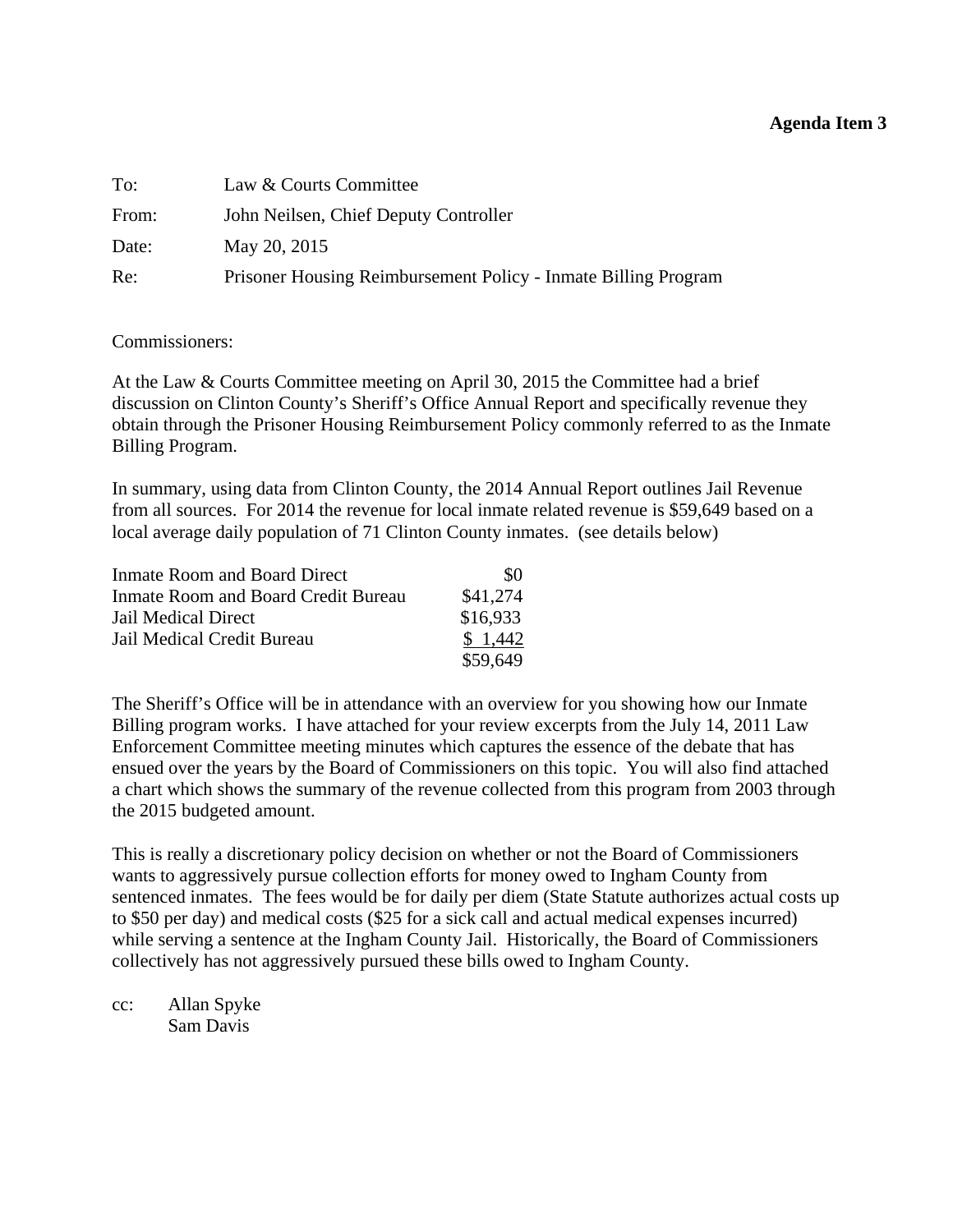# **July 14, 2011 Law Enforcement Committee Meeting Minutes Excerpt**

1. Sheriff's Office

# a. Update on Inmate Billing Program (*No Materials*)

Undersheriff Spyke and Major Davis updated the Committee on the Inmate Billing Program.

Major Davis reviewed the 2010 and 2011 collectables in default, collection efforts and how much had been collected. He expressed his concern that the current collection policy has not been successful. He explained that the Sheriff's Office has been reviewing the collection policies of another state, and various Michigan counties. He stated they are working with Corporate Counsel for alternative policy ideas.

Comm. Dragonetti asked if the inmates could afford to pay their debt. Major Davis stated that they work with the Collection Bureau, but is uncertain if their efforts are aggressive enough. Undersheriff Spyke stated that in the past there were different collection levels including a sliding scale based on the ability of the inmate to pay. Comm. Dragonetti asked if current policy is to send letters. Undersheriff Spyke stated yes. Comm. Copedge suggested garnishing wages. There was a discussion of various collection policy ideas. Chairperson Celentino stated that the Committee would like the Sheriff and Controller to revise the current policy. Undersheriff Spyke stated he would also like to work with the Budget Department.

Comm. Grebner expressed his concern that it is a waste of County money to pursue inmates that cannot pay. He also expressed his concern that certain policies could use a significant amount of the County's resources where collection would not be significant. He suggested the return be a 2 to 1 ratio.

Major Davis stated that Corporate Counsel is currently exploring collection options. He also explained a State mandated form he is currently working with Counsel to revise in order to collect debt at outset. Comm. Holman expressed her concern that accounts could be emptied before outset. Major Davis agreed and stated some practices take a percentage paid monthly. Undersheriff Spyke explained the debt of repeat offenders and the potential for collecting from them at onset. Major Davis stated that working with the Courts and "good time" would be evaluated in conjunction with payments. He emphasized he is working with Corporate Counsel on these ideas. The Committee directed the Sheriff's Office to pursue new policies for collections.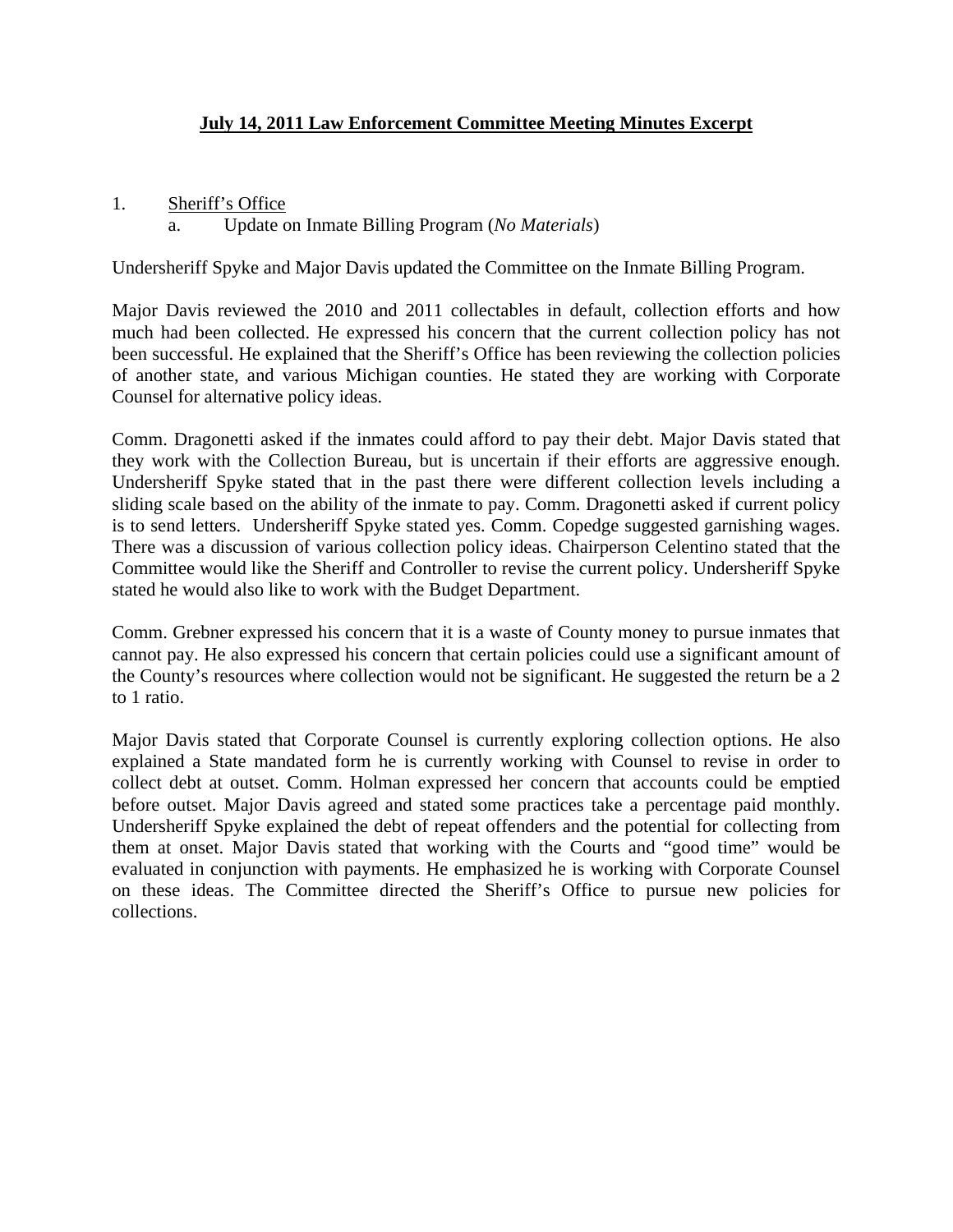#### **INMATE BILLING REVENUE COLLECTION HISTORY**

| <b>YEAR</b>                                                                          | <b>REVENUE</b><br>COLLECTED | <b>MEDICAL</b><br>SVCS REIMB* | <b>TOTAL</b> |  |
|--------------------------------------------------------------------------------------|-----------------------------|-------------------------------|--------------|--|
| 2003                                                                                 | \$49,205                    |                               |              |  |
| 2004                                                                                 | \$82,641                    |                               |              |  |
| 2005                                                                                 | \$91,741                    |                               |              |  |
| 2006                                                                                 | \$104,954                   |                               |              |  |
| 2007                                                                                 | \$78,292                    |                               |              |  |
| 2008                                                                                 | \$78,658                    |                               |              |  |
| 2009                                                                                 | \$55,742                    |                               |              |  |
| 2010                                                                                 | \$62,336                    |                               |              |  |
| 2011                                                                                 | \$49,716                    |                               |              |  |
| 2012                                                                                 | \$36,633                    | \$2,700                       | \$39,333     |  |
| 2013                                                                                 | \$24,050                    | \$1,300                       | \$25,350     |  |
| 2014                                                                                 | \$11,592                    | \$6,400                       | \$17,992     |  |
| 2015 Budget                                                                          | \$49,716                    | \$0                           | \$49,716     |  |
|                                                                                      |                             |                               |              |  |
| * Estimated based on available detail. This revenue does not have its own line item. |                             |                               |              |  |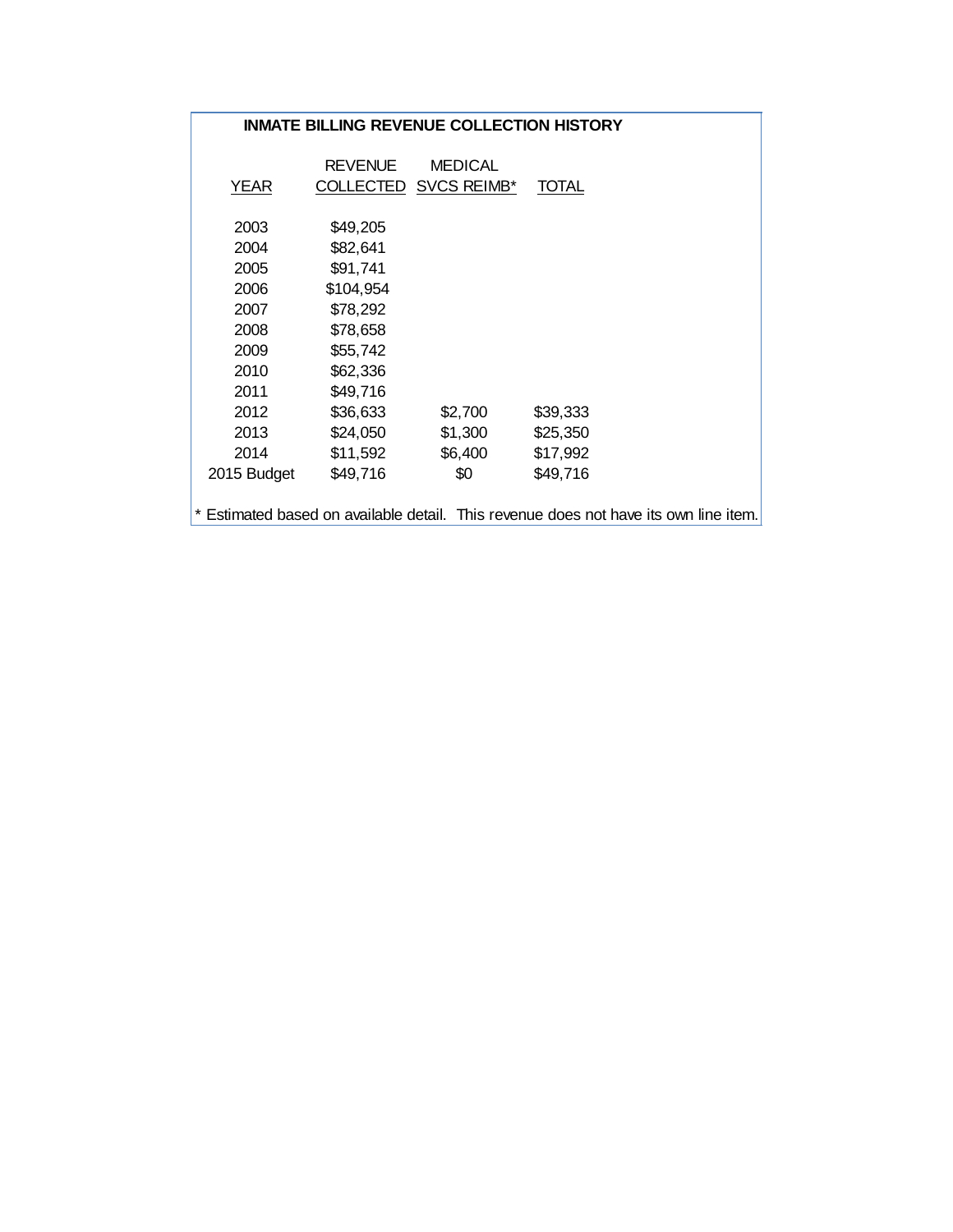<span id="page-13-0"></span>

| TO:             | Law & Courts, County Services and Finance Committees                                                                                                                                                |
|-----------------|-----------------------------------------------------------------------------------------------------------------------------------------------------------------------------------------------------|
| FROM:           | John Neilsen, Chief Deputy Controller                                                                                                                                                               |
| DATE:           | May 20, 2015                                                                                                                                                                                        |
| <b>SUBJECT:</b> | to Conduct a Needs Assessment and Feasibility Study of the Ingham County<br>Sheriff's Office, Lansing Police Department including Detention, and 55 <sup>th</sup> and<br><b>54A District Courts</b> |

Commissioners:

As you are aware, Ingham County, in cooperation with the City of Lansing, through RFP #71-14 solicited proposals from experienced and qualified architectural and/or engineering firms to conduct a needs assessment and feasibility study of the Ingham County Sheriff's Office, Lansing Police Department including detention, and 55<sup>th</sup> and 54A District Courts to evaluate and forecast current, short-term and long-term facility space needs, conditions, operational improvements, and recommend improvements.

The comprehensive study will address primarily the following three objectives:

- 1) Constructing a New Sheriff's Office (Including Law Enforcement, Administration, Correctional, etc.) and also Remodeling the Existing Jail Facility at the Existing Site in the City of Mason
- 2) Constructing a New  $55<sup>th</sup>$  District Court and also Remodeling the  $55<sup>th</sup>$  District Court at the Current Location in the City of Mason
- 3) Relocating a Portion of the ICJ (Approximately 152 Beds And Intake/Receiving) to the City of Lansing (COL), programming space for LPD (including current and future detention needs) and 54A District Court and also Addressing the Remaining Portions of the ICSO which may be New or Remodeled

Once the base programmatic and financial information is obtained for these three objectives, it is anticipated final decisions can be made on how to proceed with this complex project. Ingham County will pay for the cost associated with the first two objectives and the City of Lansing will pay for the cost associated with the third objective.

The joint Ingham County and City of Lansing Interview Team will finish conducting the four interviews on May 21 and it is anticipated they will be making a recommendation by the May 28 Law & Courts meeting. At the time of this writing, a final decision has not been reached, therefore a revised resolution will be presented at the respective committees.

I recommend approval of this resolution once the consultant and amounts are presented in final form.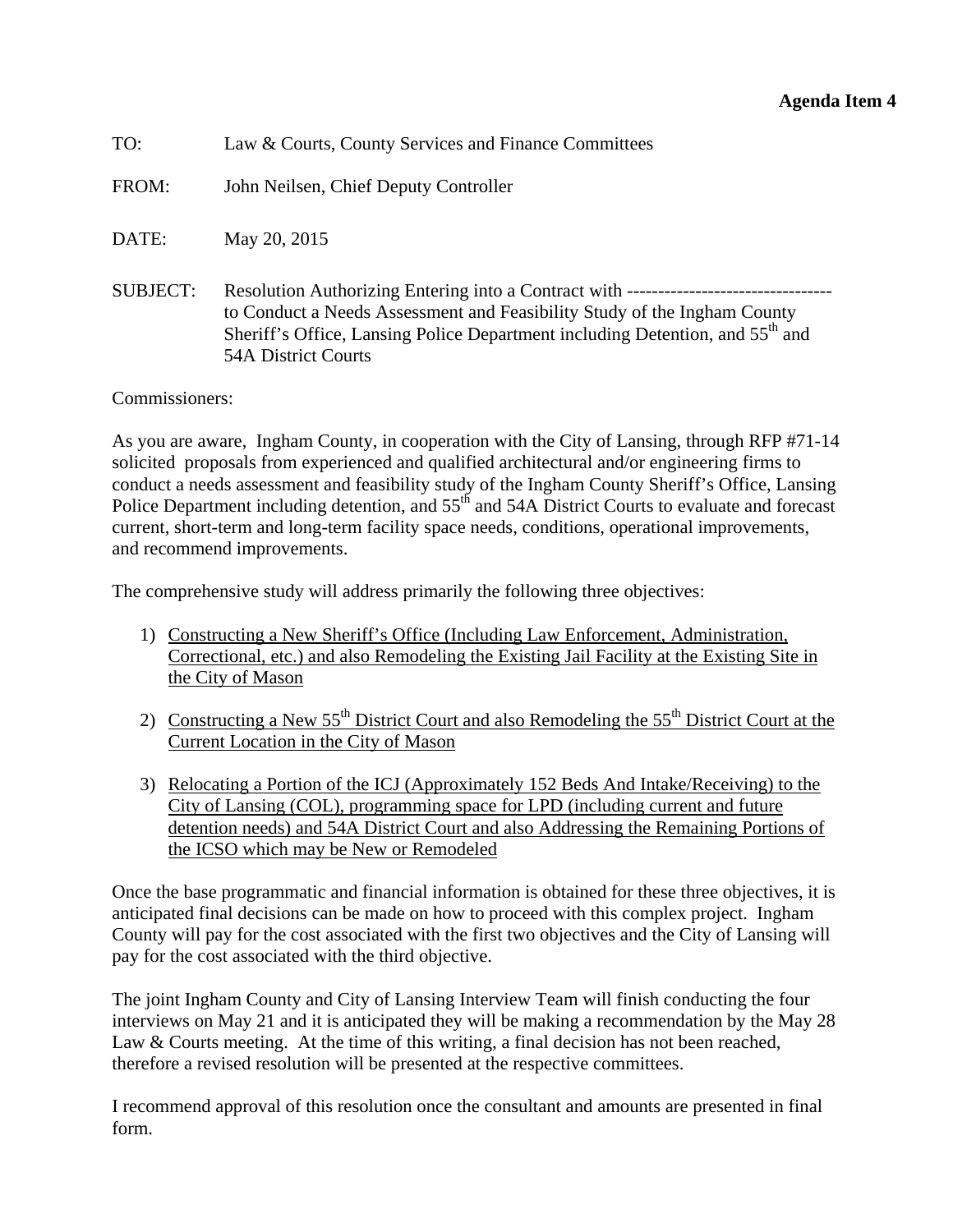#### INGHAM COUNTY PURCHASING DEPARTMENT RECORD OF BID/PROPOSAL OPENING

OPENING STAMP: 03/10/15 AM 11:00 PUR

PACKET #71-14 Professional Consulting Services for a Needs Assessment and Feasibility Study of the Ingham County Sheriff's Office, Lansing Police Department, and 55th and 54A District Courts

Attendees:

Clark Construction Co.

DLZ

| <b>VENDOR</b><br><b>NAME</b> | Local<br>Pref | <b>Bid</b><br><b>Bond</b> | Add | <b>Objective</b><br><b>Not to Exceed</b> | <b>Objective</b><br><b>Not to Exceed</b> | <b>Objective</b><br><b>Not to Exceed</b> | <b>GRAND</b><br><b>TOTAL:</b> | <b>Time Stamp</b>     |
|------------------------------|---------------|---------------------------|-----|------------------------------------------|------------------------------------------|------------------------------------------|-------------------------------|-----------------------|
| Carter Goble Lee             | No            |                           | Yes | \$67,740.00                              | \$64,000.00                              | \$65,880.00                              | \$197,620.00                  | 03/10/15 AM 8:37 PUR  |
| DLZ                          | Yes           |                           | Yes | \$40,000.00                              | \$14,500.00                              | \$20,000.00                              | \$74,500.00                   | 03/10/15 AM 9:28 PUR  |
| Redstone                     | No            |                           | Yes | \$89,610.00                              | \$38,375.00                              | \$41,850.00                              | \$169,835.00                  | 03/10/15 AM 9:36 PUR  |
| <b>Tower Pinkster</b>        | No            |                           | Yes | \$66,355.00                              | \$32,390.00                              | \$46,985.00                              | \$145,730.00                  | 03/10/15 AM 10:22 PUR |
| <b>Clark Construction</b>    | Yes           |                           | Yes | \$88,925.00                              | \$32,475.00                              | \$40,275.00                              | \$161,675.00                  | 03/10/15 AM 10:30 PUR |
|                              |               |                           |     |                                          |                                          |                                          |                               |                       |
|                              |               |                           |     |                                          |                                          |                                          |                               |                       |
|                              |               |                           |     |                                          |                                          |                                          |                               |                       |
|                              |               |                           |     |                                          |                                          |                                          |                               |                       |
|                              |               |                           |     |                                          |                                          |                                          |                               |                       |
|                              |               |                           |     |                                          |                                          |                                          |                               |                       |

Recorder: Julie Buckmaster

Witness: Jim Hudgins

S:\PURCHASING\Bids\2014 Bids\71-14 A E Services for Jail Study\71-14 Bid Opening